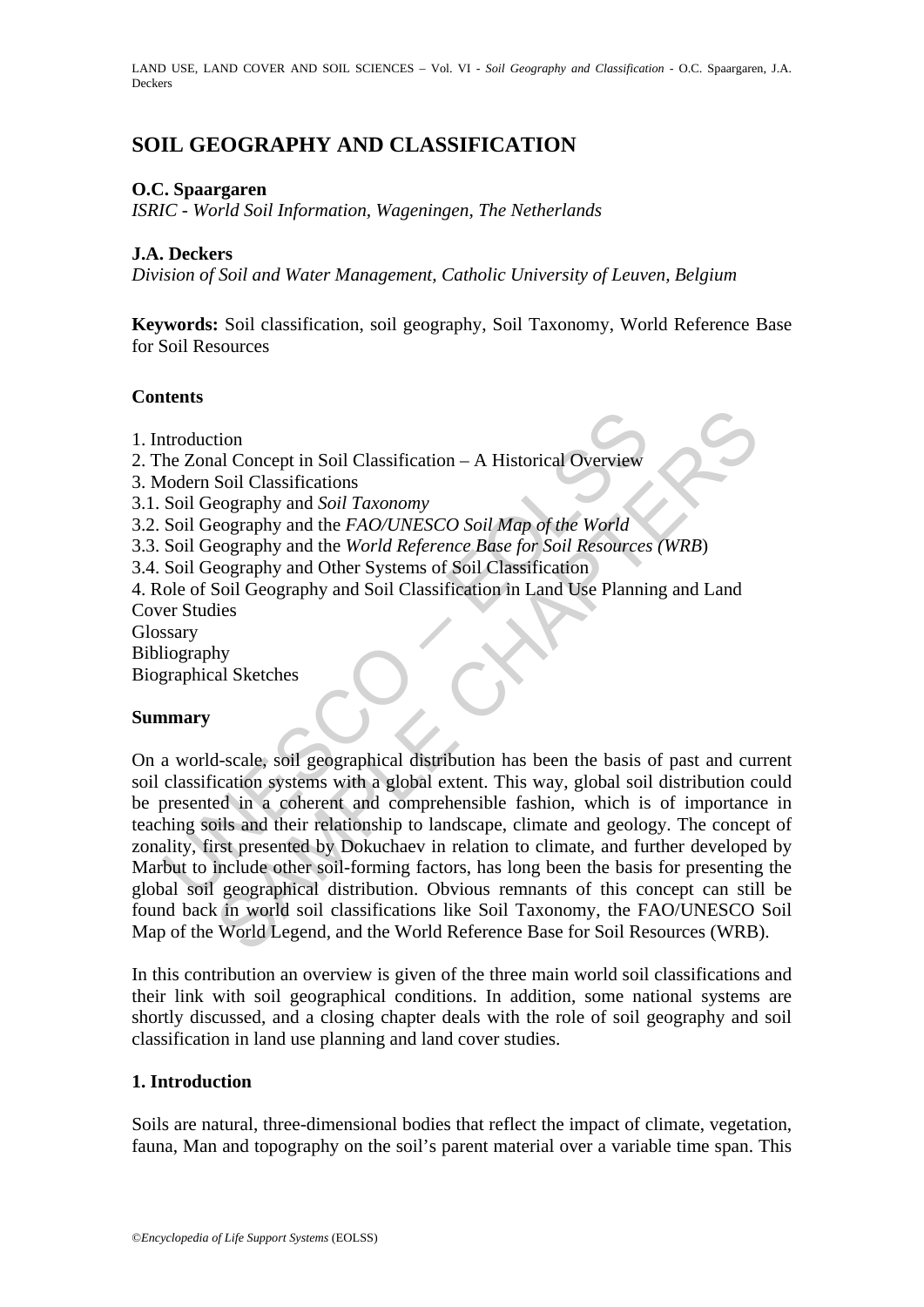definition encompasses the various geographical factors that are responsible for the large variety of soils in the world, and embodies the intimate relationship that exists between soil and geography. The term *natural body* might suggest that man-made soils are excluded as many people consider them *non-natural bodies*. Nevertheless, they will be included in the following discussion.

Soil geography deals with the distribution of soils as function of the five recognized soil-forming factors (climate, flora and fauna including Man, relief, parent material, time), either acting singly or in combination. It forms the basis of such concepts as *zonality* (i.e. the regional distribution of soils in zones), first formulated by Dokuchaev on the basis of climate for European Russia, elaborated upon further by Glinka and Sibirchev, who introduced the *zonal*, *intrazonal* and *azonal* soils approach, taking into account other soil-forming factors than climate. These ideas were later popularized in the western world by Marbut (1935), Baldwin, Kellogg and Thorp (1938), and Thorp and Smith (1949). For a long time, various soil classification systems were based on the zonality concept, especially those developed in large countries like Canada, China, Russia and USA.

western world by Marbut (1935), Baldwin, Kellogg and Thorp Smith (1949). For a long time, various soil classification systems ality concept, especially those developed in large countries like is and USA.<br>
-forming factors in world by Marbut (1935), Baldwin, Kellogg and Thorp (1938), and T1<br>(1949). For a long time, various soil classification systems were based or<br>(1949). For a long time, various soil classification systems were based or<br>DIS Soil-forming factors are, in many instances, linked to geographical factors. The large climatic belts around the world with variable but interrelated rainfall, temperature and evapotranspiration patterns govern the water fluxes in soils and, thus, the precipitation or dissolution of minerals. The altitude (or extreme relief) influences temperature, rainfall (which, for example, is different on the windward or leeward sides) and solar radiation, and therefore the chemical and physical weathering rates. The parent material often determines the major relief phenomena by its varying hardness and resistance to weathering and erosion. Vegetation is not only linked to the prevailing climatic conditions, but also to the parent material, the nature and composition of which determines what plant or crop species can grow and, thus, indirectly influence soil development.

Soil-forming factors may also depend on local micro-variations. A prime example is the non-conform small tropical rainforest that exists near the Mosi-oa-Toenja (Victoria) Falls on the Zambia-Zimbabwe border in an otherwise dry sub-humid environment, due to the almost perennial spray of the falls. All these variations and possible combinations explain the large variety of soil types throughout the world.

At national scales, especially in smaller countries, the global soil geographical approach is of less importance to classification as often only one or two of the geographical variables play a role in a country's soil distribution. National soil classifications often exhibit the needs of a country to utilize wisely its natural soil resources, and therefore these classifications take soil characteristics related to soil use into account rather than the soil geography as such.

The purposes of global soil classifications based on soil geographical approaches and those of national systems focusing on soil use are not the same, and the discrepancy between both stems from the confusion between map legends and soil classification systems. Map legends are specifically designed for a map at a particular scale to serve the very purpose of that map. Usually it comprises a logical overview of all the geo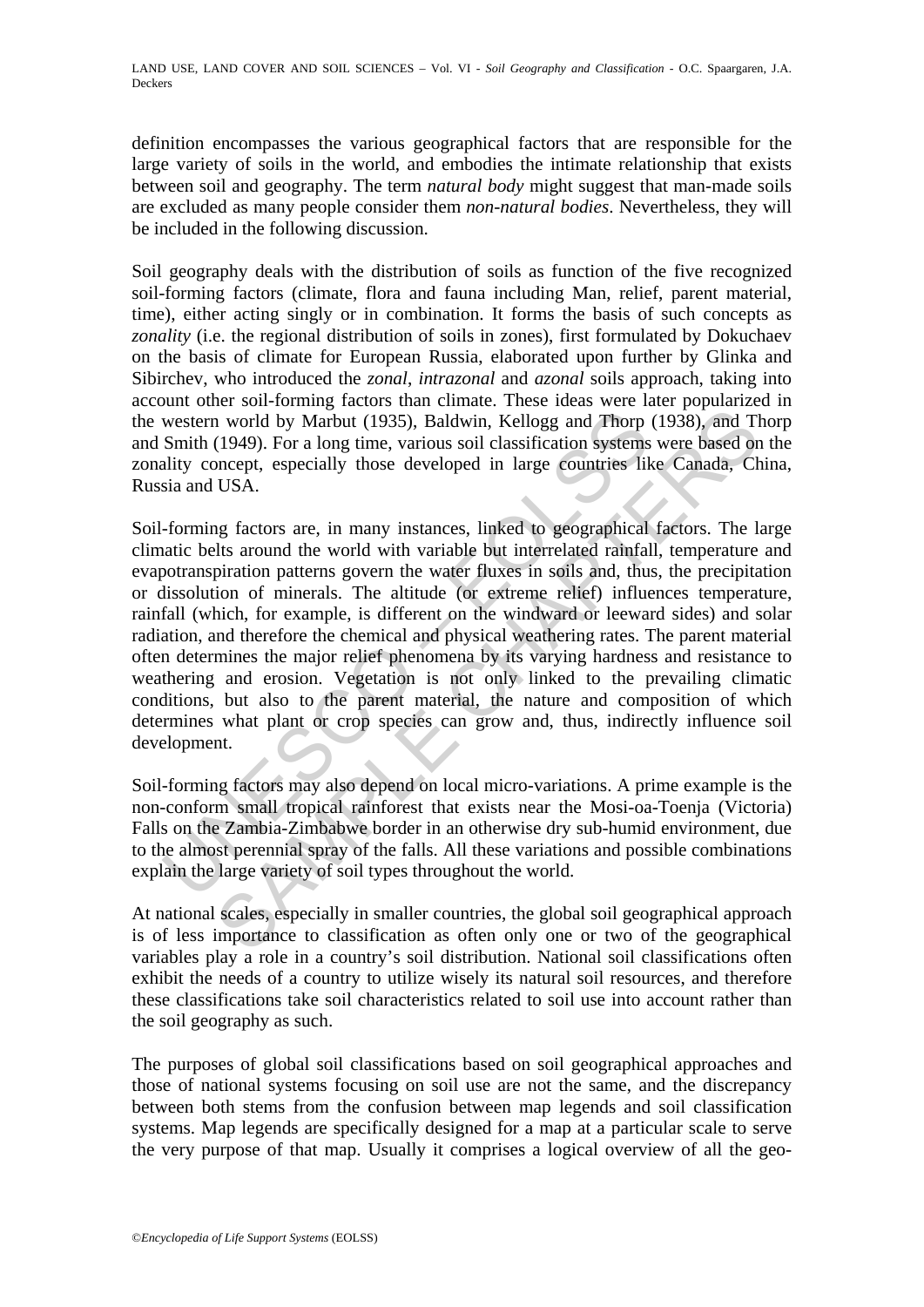referenced polygons occurring on the map. Soil classification on the other hand aims at individual soil profiles (pedons) and therefore is scale-independent. A soil classification system aims at naming any individual soil profile in such a way that a maximum of uniquely defined information is captured in the name.

Map legends can be seen as the executive summary of a soil mapping exercise at a particular scale whereas soil classification is a sorting exercise in which soil profiles are matched to taxonomic units of a soil classification system. Large-scale soil map legends in particular are developed to meet a specific purpose. The outcome in many cases is a soil characteristics map which allows a representation of the soil bodies in terms of soil characteristics which allow for a linkage between the geo-referenced data from maps with models for extrapolation purposes or for process modeling.

The link between map legend, representing the soil geography of a given area, and soil classification, is fostered by the World Reference Base for Soil Resources; the linkage is difficult but very important for facilitating international exchange of geo-referenced soil information and scientific insights.

- -
- -
- -

## TO ACCESS ALL THE **16 PAGES** OF THIS CHAPTER, Visit: http://www.eolss.net/Eolss-sampleAllChapter.aspx

#### **Bibliography**

sification, is fostered by the World Reference Base for Soil Resourcult but very important for facilitating international exchange of gradient but very important for facilitating international exchange of gradient mation a on, is fostered by the World Reference Base for Soil Resources; the linkage of the World Reference Base for Soil Resources; the linkage of geo-referenced and scientific insights.<br>
The very important for facilitating intern Avery, BW. (1980). *Soil Classification for England and Wales [Higher categories].* Soil Survey Technical Monograph 14, Harpenden, 67p. [Report providing aims and concepts of the British soil classification, the definitions and differentiating criteria for the major soil groups, groups and subgroups, as well as a correlation with other soil classification systems]

Baldwin, M, Kellogg, C.E. and Thorp, J. (1938). *Soil Classification*. Soils and Men, US Department of Agriculture Yearbook, pp 979-1001. [Paper gives background of the geographical soil classification that has been used for decennia all over the world]

Bennema, J. (1966). *Report to the Government of Brazil on Classification of Brazilian Soils*. EPTA Report 2197, Food and Agriculture Organization of the United Nations, Rome, 83p. [Report on the development of the Brazilian soil classification that closely follows the system published by Thorp and Smith (1949)]

Blanck, E. (1930). *Handbuch der Bodenlehre. Dritter Band*: *Die Lehre von der Verteilung der Bodenarten an der Erdoberfläche – Regionale und Zonale Bodenlehre*. Julius Springer, Berlin, 550p. [Classical German handbook on world soil geography that provides insight in the state-of-the-art on the knowledge of soils in the early twentieth century]

Brammer, H. (1958). *Soils of Ghana*. Ghana Department of Agriculture, Division of Soil and Land-Use Survey, Kumasi, 79p. [First approach to develop a soil classification for Ghana based on the Order – Suborder – Great Group concept]

CRG/CST (Cooperative Research Group on Chinese Soil Taxonomy). (2001). *Chinese Soil Taxonomy.* Science Press, Beijing/New York, 203p. [Modern soil classification system for China following the taxonomic approach as developed in the USA]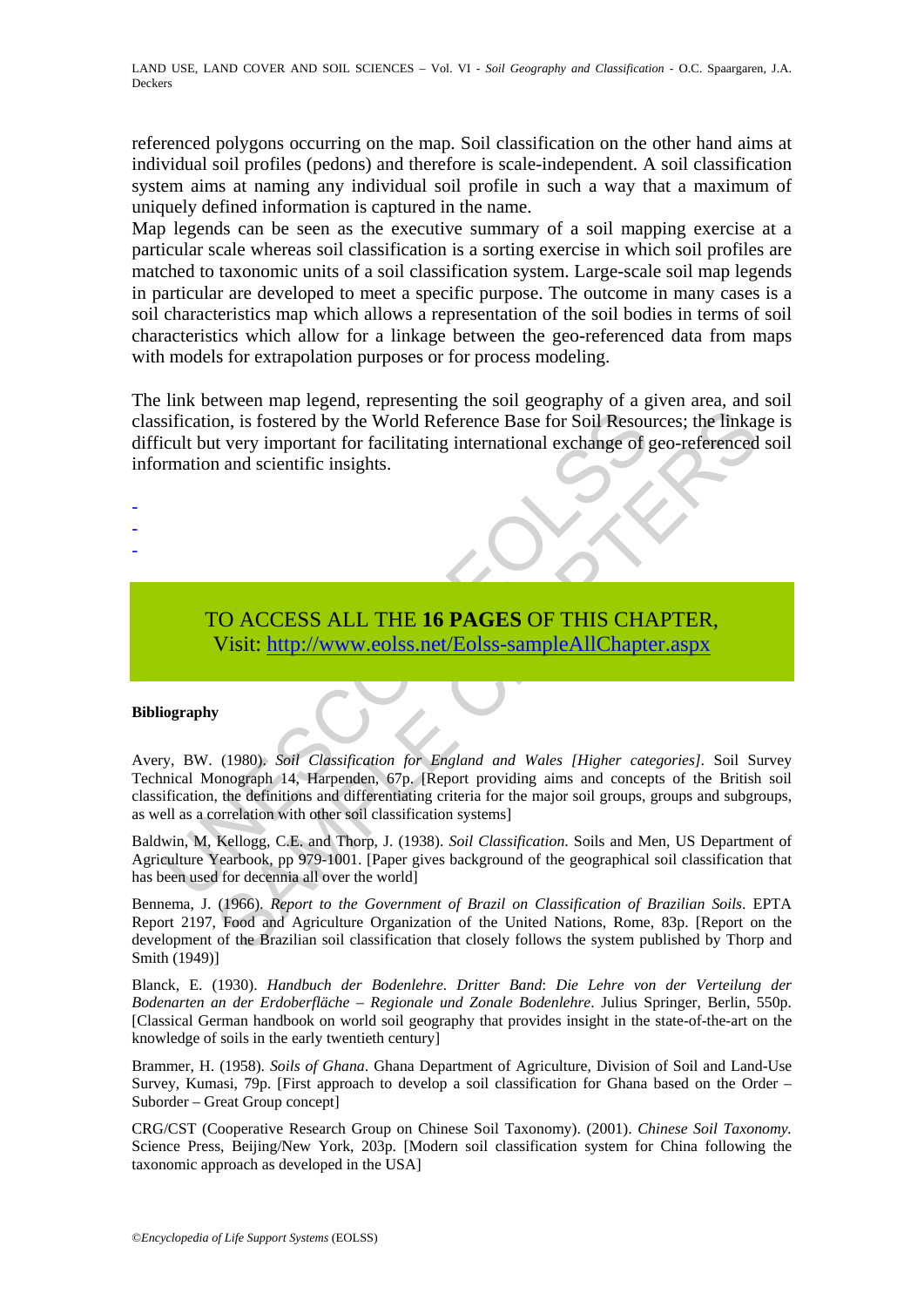LAND USE, LAND COVER AND SOIL SCIENCES – Vol. VI - *Soil Geography and Classification* - O.C. Spaargaren, J.A. Deckers

Dokuchaev Soil Science Institute (2001). *Russian Soil Classification System* (translated from Russian by M. Gerasimova). Moscow, 221p. [Publication showing the latest developments in soil classification in Russia, introducing concepts of diagnostic criteria]

Driessen P., Deckers, J., Spaargaren, O. and Nachtergaele, F., eds. (2001). *Lecture Notes on the Major Soils of the World*. World Soil Resources Reports 94. FAO, Rome, 334p. [Describes the major soils of the world, their properties, genetic formation and regional distribution, including management aspects and associated land use]

FAO-UNESCO (1974). *Soil Map of the World 1 : 5 000 000. Volume 1, Legend*. UNESCO, Paris, 59p. [Describes and defines the soils as shown on the Soil Map of the World, including correlation with significant national soil classifications]

FAO-ISRIC-UNESCO (1988). *Soil Map of the World 1 : 5 000 000. Revised Legend*. World Soil Resources Report 60, FAO, Rome, 119p. [Incorporates revisions of the Legend of the Soil Map of the World based on mapping experiences and progressing knowledge on the distribution and significance of the soils in the world]

FAO-ISRIC-ISSS (1998). *World Reference Base for Soil Resources*. World Soil Resources Report 84, FAO, Rome, 88p. [Emerged from the FAO-UNESCO Revised Legend of the Soil Map of the World as an international system for correlating national soil classification systems]

Isbell, R.F. (1996). *The Australian Soil Classification*. Australian Soil and Land Survey Handbook, CSIRO Publishing, Collingwood, 143p. [Describes the Australian system of classifying soils, based on diagnostic horizons or materials and their arrangement in a vertical sequence as seen in an exposed soil profile]

Marbut, C.F. (1935). *The Soils of the United States*. USDA Atlas on American Agriculture, part III. Washington, DC, 98p. [Description of concepts of soil classification in the USA and the dominant soils, illustrated with maps and color pictures of major soils]

Moormann, F.R. and Rojanasoonthon, S. (1972). *The Soils of the Kingdom of Thailand*. *Explanatory Text of the General Soil Map*. Report SSR-72a. Soil Survey Division, Bangkok, 72p. [Explains the soil classification system as used in Thailand, closely linked to the system published by Thorp and Smith (1949) and its application for constructing the general soil map of Thailand]

Soil Survey Staff (1960). *Soil Classification. A Comprehensive System.* 7<sup>th</sup> Approximation. Soil Conservation Service, US Department of Agriculture, Washington DC, 265p. [Forerunner of the Soil Taxonomy as published by the USDA Soil Survey Staff in 1975]

**I-ISRIC-ISSS** (1998). *World Reference Base for Soil Resources*. World Soil, Rome, 88p. [Emerged from the FAO-UNESCO Revised Legend of the Soil N, Rome, 88p. [Emerged from the FAO-UNESCO Revised Legend of the Soil N, R.F Soil Survey Staff (1975). *Soil Taxonomy. A Basic System of Soil Classification for Making and Interpreting Soil Surveys*. Soil Conservation Service, US Department of Agriculture, Washington, DC, 754p. [First systematical taxonomic approach to soil classification as basis for mapping and interpretation]

**ESSS** (1998). *World Reference Base for Soil Resources*. World Soil Resources Repo<br>
SSP, [Emerged from the FAO-UNESCO Revised Legend of the Soil Map of the World<br>
system for correlating national soil classification syste Soil Survey Staff (2001). *Soil Taxonomy. A Basic System of Soil Classification for Making and Interpreting Soil Surveys. Second Edition*. Soil Conservation Service, US Department of Agriculture, Washington, DC, 869p. [Updated version of the 1975 Soil Taxonomy, including modifications recommended by various international committees on soil classification and expanded with two new soil orders (Andisols and Gelisols)]

Soil Survey Staff (2005). http://soils.usda.gov/technical/classification/taxonomy [Website with latest editions of Soil Taxonomy and the derived Keys, including new proposals for updates]

Thorp, J. (1935). *Geographic Distribution of the Important Soils of China*. Bulletin of the Geological Society of China, Vol. XIV: 119-161. [First overview of the soil distribution in China and the agronomic implications]

Thorp, J and Smith, G.D. (1949). *Higher Categories of Soil Classifications: Order, Suborder, and Great Soil Groups.* Soil Science, 67: 117-126. [Classical article on the higher categories of the system of soil classification as used in the USA during the mid-twentieth century]

Working Group RB (2006). *World Reference Base for Soil Resources. Second Edition*. World Soil Resources Reports 84. FAO, Rome (*in preparation*) [Updated version of the 1998 World Reference Base for Soil Resources, expanded with two new reference soil groups (Stagnosols and Technosols)]